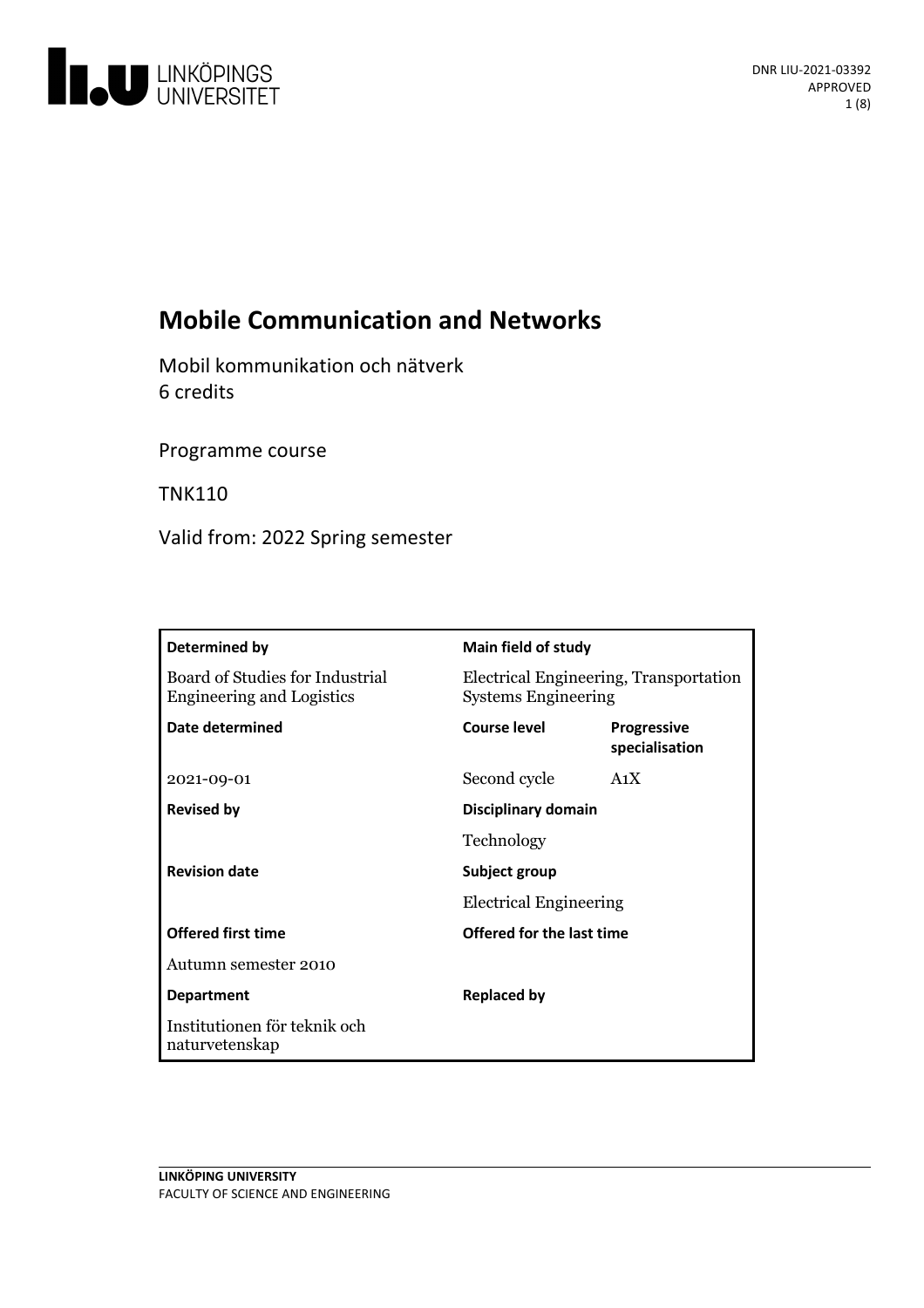# Course offered for

Master's Programme in Intelligent Transport Systems and Logistics

# Prerequisites

Basic courses in programming and statistics as well as basic course in computer networking and/or telecommunication.

# Intended learning outcomes

The course aims to provide knowledge in mobile communications, especially different system characteristics, modeling and performance. The students should after completing the course be able to:

- Identify the most important components and functions of a mobile communication system
- Explain the differences in characteristics between different types of mobile communication systems and motivate their existence
- Compare and explain areas of applications for different mobile communication systems
- Relate functions, terms and technologies to the correct level in a communication system architecture
- $\bullet$  Argue for the role of the mobile communication systems in different applications
- Evaluate trade-offs between different mobile communication technologies and systems
- Define and calculate key performance metrics of a mobile communication system
- $\bullet$  Assess the performance of different mobile commmunication technologies given a set of application requirements
- Apply models and methods for planning of cellular networks
- Quantitatively model and evaluate selected parts of a mobile communication system
- Apply previous knowledge from statistics, modeling, programming and data/telecommunications in the area of mobile communications
- Independently plan, perform and document a research oriented project in the area of mobile communications

# Course content

Overview of modulation, channel coding, and medium access control for mobile networks. Performance metrics and trade-offs. Models for capacity, mobility and radio resource management. Network planning and dimensioning. Specific systems, such as WiFi, GPRS, and HSDPA.

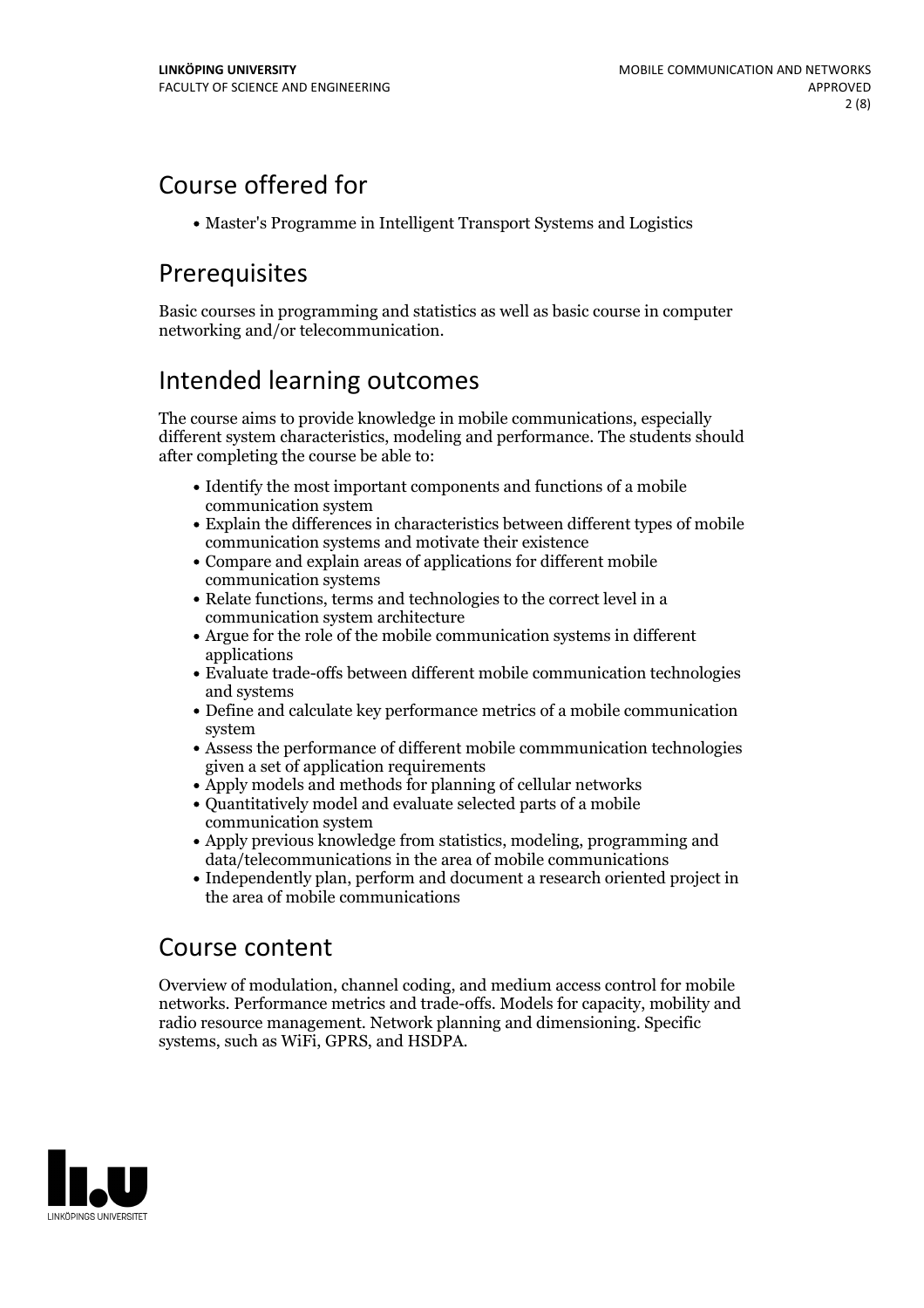# Teaching and working methods

Lectures, tutorials and smaller project assignment. The course runs over the entire spring semester.

## Examination

| LAB1 | Laboratory work     | 1 credits | U.G        |
|------|---------------------|-----------|------------|
| UPG1 | Project Work        | 2 credits | U.G        |
| TEN2 | Written examination | 3 credits | U, 3, 4, 5 |

## Grades

Four-grade scale, LiU, U, 3, 4, 5

# Other information

*Supplementary courses:*

Wireless Communication Systems, Network Simulation, Positioning Systems

### **About teaching and examination language**

The teaching language is presented in the Overview tab for each course. The examination language relates to the teaching language as follows:

- If teaching language is "Swedish", the course as a whole could be given in Swedish, or partly in English. Examination language is Swedish, but parts
- of the examination can be in English. If teaching language is "English", the course as <sup>a</sup> whole is taught in English. Examination language is English. If teaching language is "Swedish/English", the course as <sup>a</sup> whole will be
- taught in English if students without prior knowledge of the Swedish language participate. Examination language is Swedish or English depending on teaching language.

### **Other**

The course is conducted in a manner where both men's and women's experience and knowledge are made visible and developed.

The planning and implementation of a course should correspond to the course syllabus. The course evaluation should therefore be conducted with the course syllabus as a starting point.

If special circumstances prevail, the vice-chancellor may in a special decision specify the preconditions for temporary deviations from this course syllabus, and delegate the right to take such decisions.

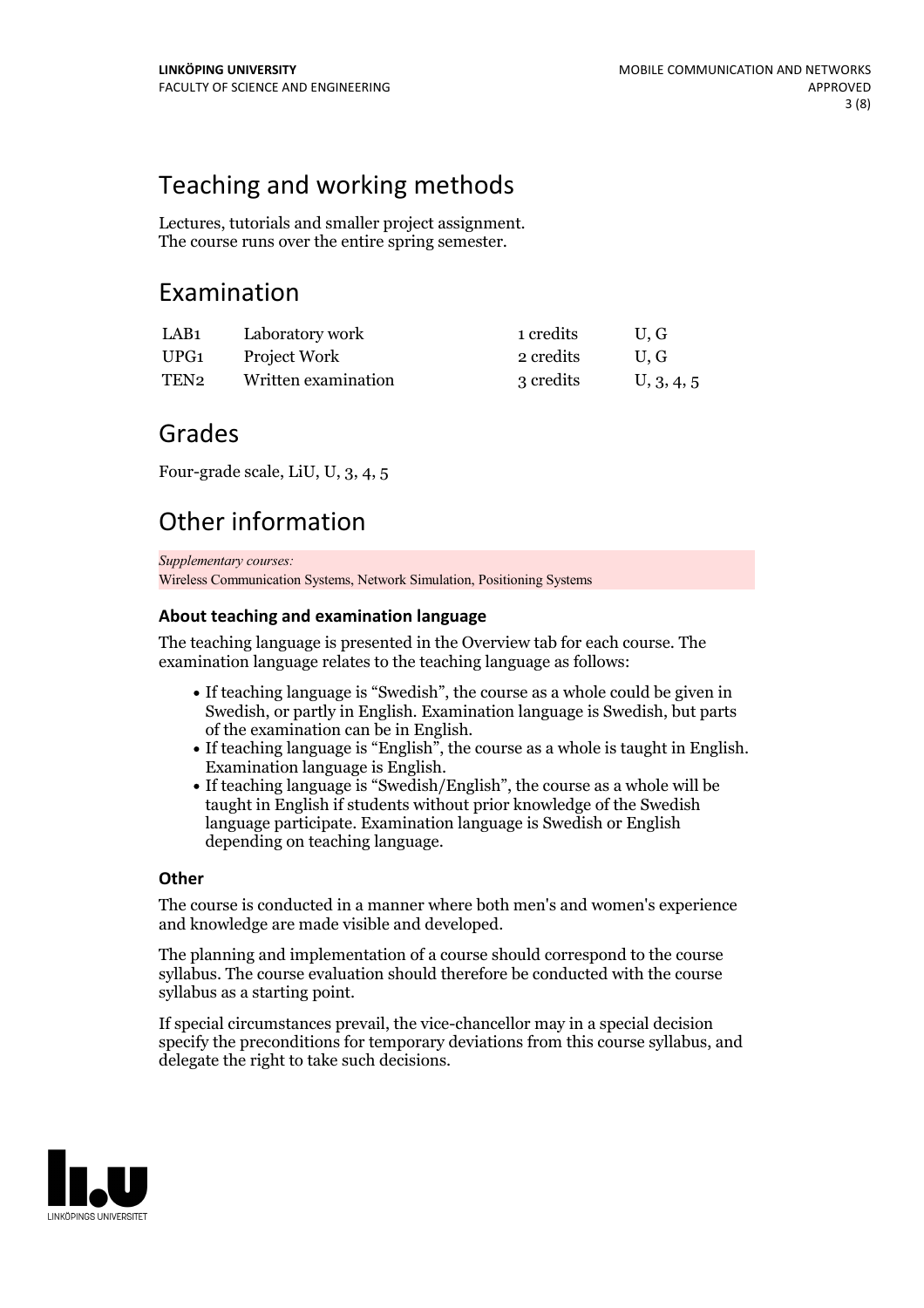# **Common rules**

### Course syllabus

A syllabus must be established for each course. The syllabus specifies the aim and contents of the course, and the prior knowledge that a student must have in order to be able to benefit from the course.

## Timetabling

Courses are timetabled after a decision has been made for this course concerning its assignment to a timetable module.

### Interruption in and deregistration from a course

The LiU decision, Guidelines concerning confirmation of participation in education (Dnr LiU-2020-02256), states that interruptions in study are to be recorded in Ladok. Thus, all students who do not participate in a course for which they have registered must record the interruption, such that the registration on the course can be removed. Deregistration from or interrupting a course is carried out using <sup>a</sup> web-based form: https://www.lith.liu.se/for- [studenter/kurskomplettering?l=en.](https://www.lith.liu.se/for-studenter/kurskomplettering?l=en)

## Cancelled coursesand changes to the course syllabus

Courses with few participants (fewer than 10) may be cancelled or organised in a manner that differs from that stated in the course syllabus. The Dean is to deliberate and decide whether a course is to be cancelled or changed from the course syllabus.

## Guidelines relating to examinations and examiners

For details, see Guidelines for education and examination for first-cycle and second-cycle education at Linköping University, Dnr LiU-2020-04501 [\(http://styrdokument.liu.se/Regelsamling/VisaBeslut/917592\)](http://styrdokument.liu.se/Regelsamling/VisaBeslut/917592).

An examiner must be employed as a teacher at LiU according to the LiU Regulations for Appointments, Dnr LiU-2021-01204 [\(https://styrdokument.liu.se/Regelsamling/VisaBeslut/622784](https://styrdokument.liu.se/Regelsamling/VisaBeslut/622784)). For courses in second-cycle, the following teachers can be appointed as examiner: Professor (including Adjunct and Visiting Professor), Associate Professor (including Adjunct), Senior Lecturer (including Adjunct and Visiting Senior Lecturer), Research Fellow, or Postdoc. For courses in first-cycle, Assistant Lecturer (including Adjunct and Visiting Assistant Lecturer) can also be appointed as examiner in addition to those listed for second-cycle courses. In exceptional cases, a Part-time Lecturer can also be appointed as an examiner at both first- and second cycle, see Delegation of authority for the Board of Faculty of Science and Engineering.

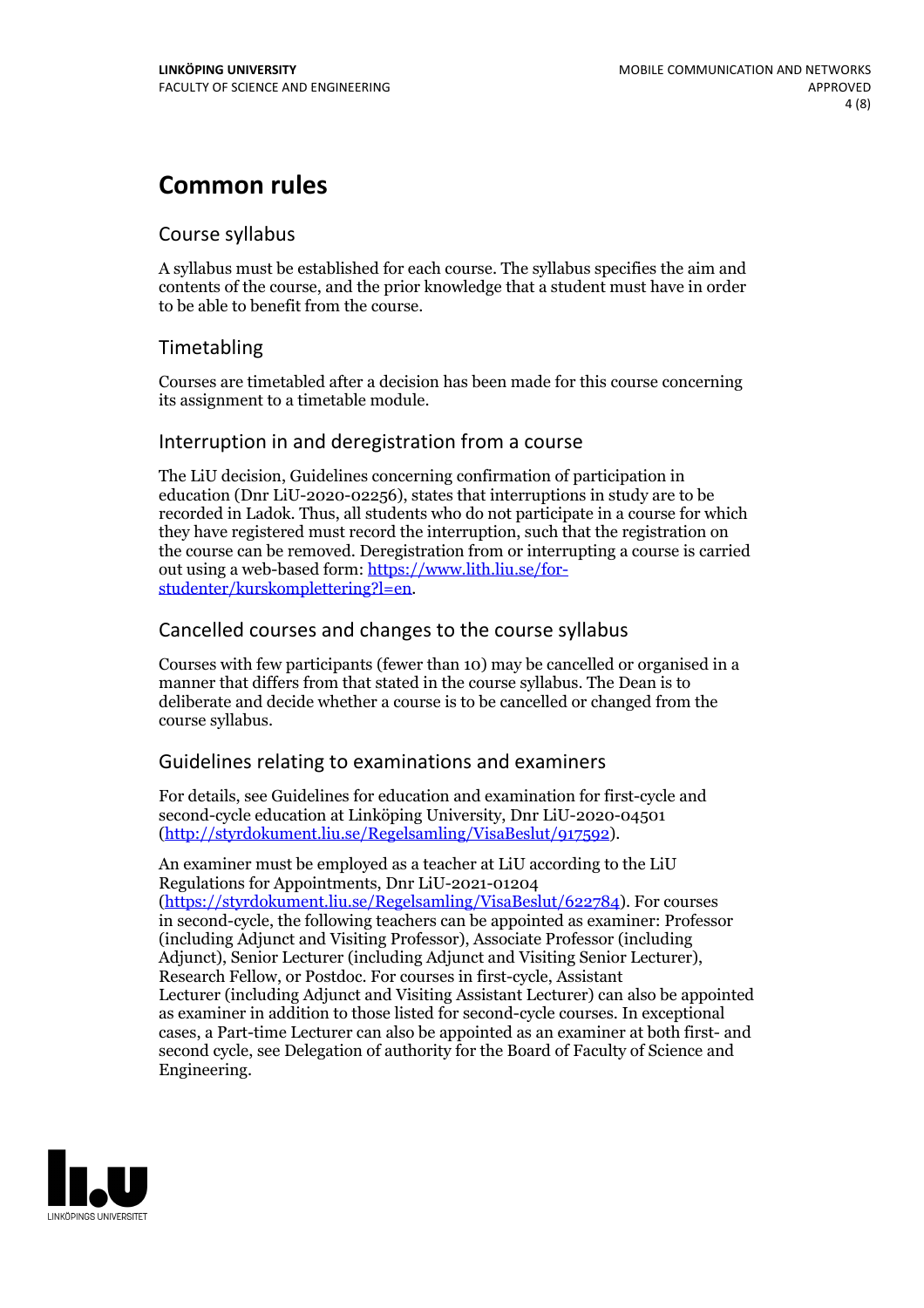## Forms of examination

### **Principles for examination**

Written and oral examinations and digital and computer-based examinations are held at least three times a year: once immediately after the end of the course, once in August, and once (usually) in one of the re-examination periods. Examinations held at other times are to follow a decision of the faculty programme board.

Principles for examination scheduling for courses that follow the study periods:

- courses given in VT1 are examined for the first time in March, with re-examination in June and August
- courses given in VT2 are examined for the first time in May, with re-examination in August and October
- courses given in HT1 are examined for the first time in October, with re-examination in January and August
- courses given in HT2 are examined for the first time in January, with re-examination in March and in August.

The examination schedule is based on the structure of timetable modules, but there may be deviations from this, mainly in the case of courses that are studied and examined for several programmes and in lower grades (i.e. 1 and 2).

Examinations for courses that the faculty programme board has decided are to be held in alternate years are held three times during the school year in which the course is given according to the principles stated above.

Examinations for courses that are cancelled orrescheduled such that they are not given in one or several years are held three times during the year that immediately follows the course, with examination scheduling that corresponds to the scheduling that was in force before the course was cancelled or rescheduled.

When a course, or a written examination (TEN, DIT, DAT), is given for the last time, the regular examination and two re-examinations will be offered. Thereafter, examinations are phased out by offering three examinations during the following academic year at the same times as the examinations in any substitute course. If there is no substitute course, three examinations will be offered during re- examination periods during the following academic year. Other examination times are decided by the faculty programme board. In all cases above, the examination is also offered one more time during the academic year after the following, unless the faculty programme board decides otherwise. In total, 6 re-examinations are offered, of which 2 are regular re-examinations. In the examination registration system, the examinations given for the penultimate time and the last time are denoted.

If a course is given during several periods of the year (for programmes, or on different occasions for different programmes) the faculty programme board or boards determine together the scheduling and frequency of re-examination occasions.

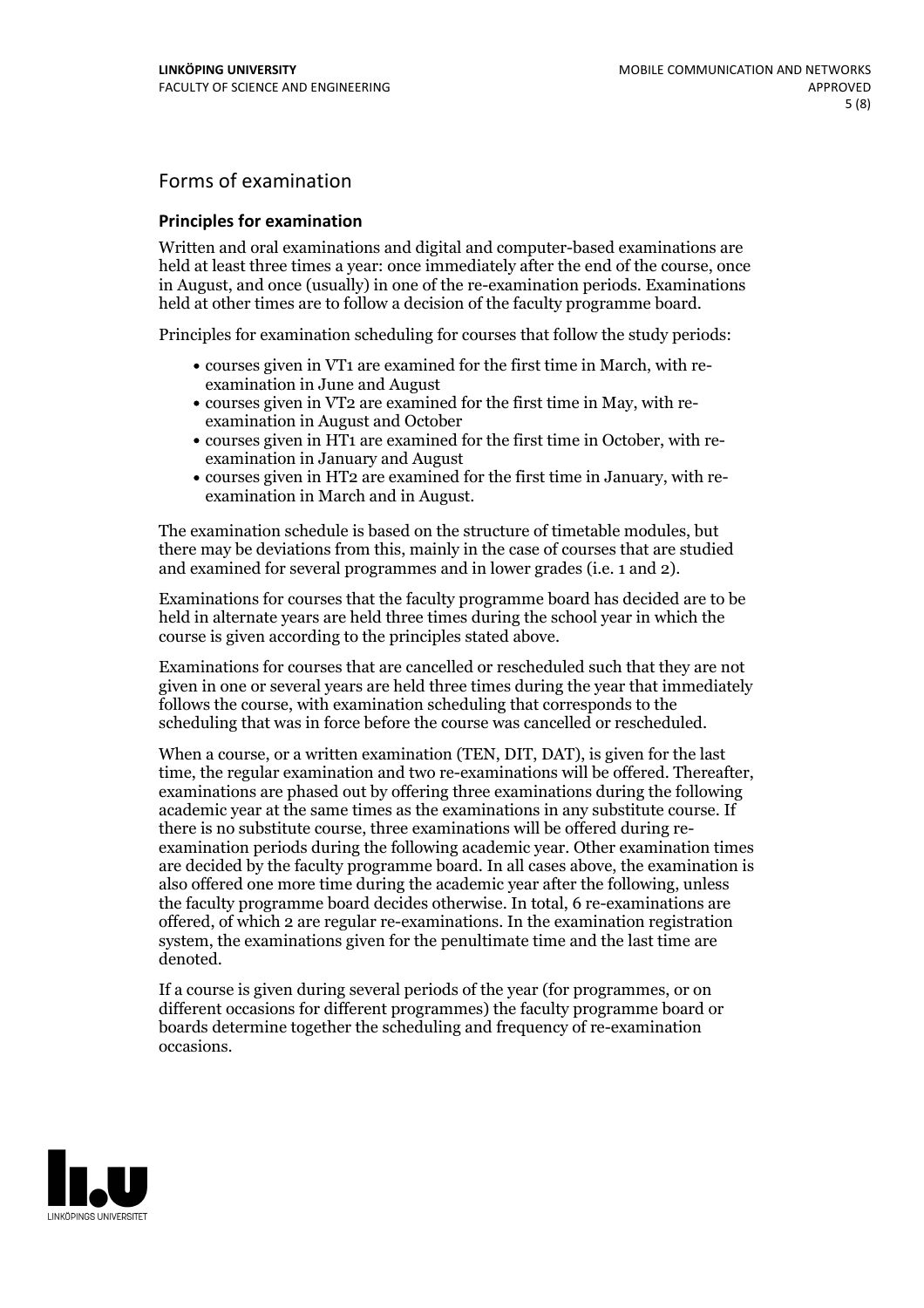### **Retakes of other forms of examination**

Regulations concerning retakes of other forms of examination than written examinations and digital and computer-based examinations are given in the LiU guidelines for examinations and examiners, [http://styrdokument.liu.se/Regelsamling/VisaBeslut/917592.](http://styrdokument.liu.se/Regelsamling/VisaBeslut/917592)

#### **Course closure**

For Decision on Routines for Administration of the Discontinuation of Educational Programs, Freestanding Courses and Courses in Programs, see DNR LiU-2021-04782. After a decision on closure and after the end of the discontinuation period, the students are referred to a replacement course (or similar) according to information in the course syllabus or programme syllabus. If a student has passed some part/parts of a closed program course but not all, and there is an at least partially replacing course, an assessment of crediting can be made. Any crediting of course components is made by the examiner.

#### **Registration for examination**

In order to take an written, digital or computer-based examination, registration in advance is mandatory, see decision in the university's rule book [https://styrdokument.liu.se/Regelsamling/VisaBeslut/622682.](https://styrdokument.liu.se/Regelsamling/VisaBeslut/622682) An unregistered student can thus not be offered a place. The registration is done at the Student Portal or in the LiU-app during the registration period. The registration period opens 30 days before the date of the examination and closes 10 days before the date of the examination. Candidates are informed of the location of the examination by email, four days in advance.

#### **Code of conduct for students during examinations**

Details are given in a decision in the university's rule book: <http://styrdokument.liu.se/Regelsamling/VisaBeslut/622682>.

#### **Retakes for higher grade**

Students at the Institute of Technology at LiU have the right to retake written examinations and digital and computer-based examinations in an attempt to achieve a higher grade. This is valid for all examination components with code "TEN", "DIT" and "DAT". The same right may not be exercised for other examination components, unless otherwise specified in the course syllabus.

A retake is not possible on courses that are included in an issued degree diploma.

#### **Grades**

The grades that are preferably to be used are Fail (U), Pass (3), Pass not without distinction  $(4)$  and Pass with distinction  $(5)$ .

- Grades U, 3, 4, 5 are to be awarded for courses that have written or digital examinations.<br>• Grades Fail (U) and Pass (G) may be awarded for courses with a large
- degree of practical components such as laboratory work, project work and

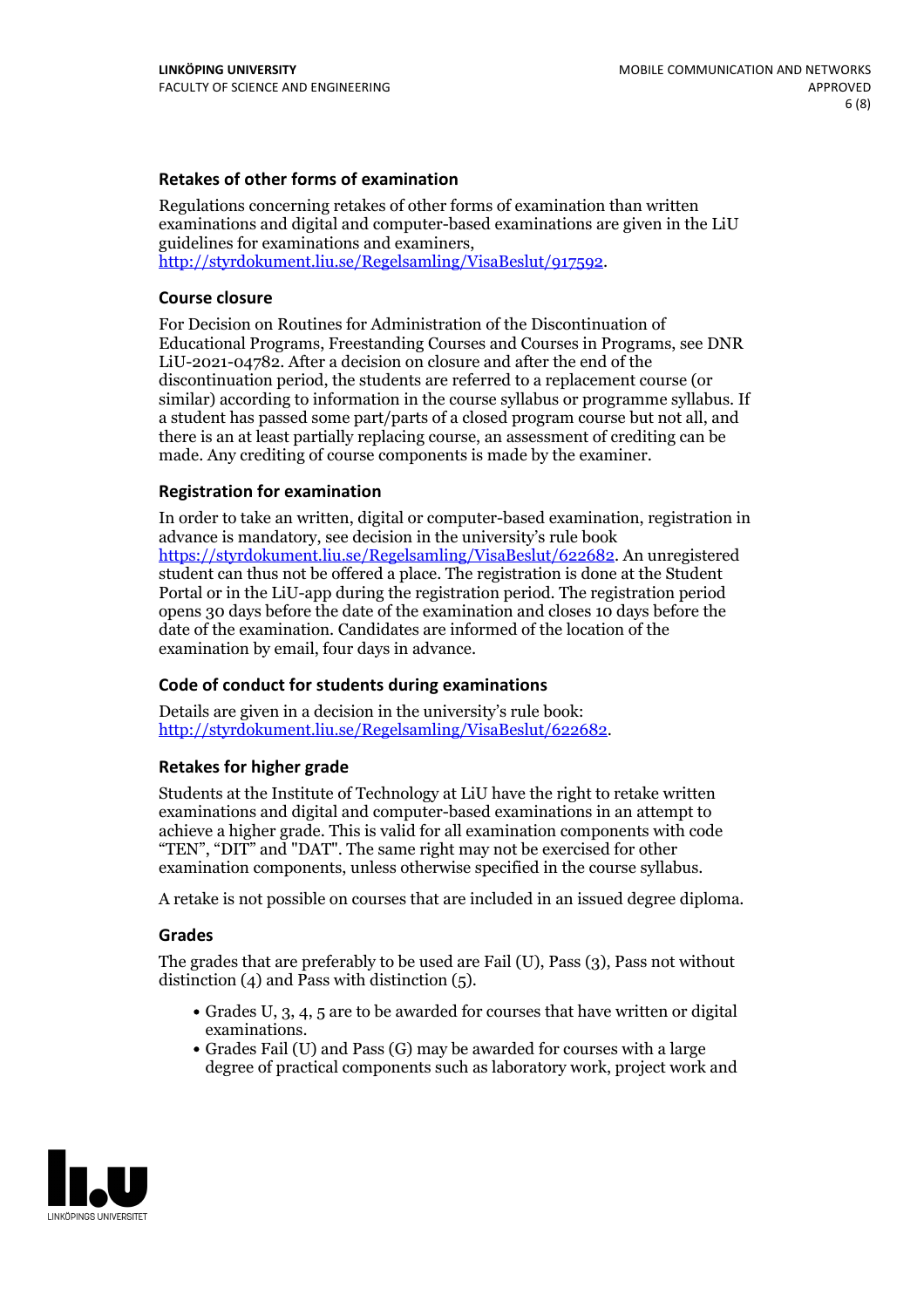group work.<br>• Grades Fail (U) and Pass (G) are to be used for degree projects and other independent work.

### **Examination components**

The following examination components and associated module codes are used at the Faculty of Science and Engineering:

- Grades U, 3, 4, 5 are to be awarded for written examinations (TEN) and
- digital examinations (DIT).<br>• Examination components for which the grades Fail (U) and Pass (G) may be awarded are laboratory work (LAB), project work (PRA), preparatory written examination (KTR), digital preparatory written examination (DIK), oral examination (MUN), computer-based examination (DAT), home
- assignment (HEM), and assignment (UPG).<br>• Students receive grades either Fail (U) or Pass (G) for other examination components in which the examination criteria are satisfied principally through active attendance such as tutorial group (BAS) or examination item
- (MOM).<br>• Grades Fail (U) and Pass (G) are to be used for the examination components Opposition (OPPO) and Attendance at thesis presentation (AUSK) (i.e. part of the degree project).

In general, the following applies:

- 
- Mandatory course components must be scored and given <sup>a</sup> module code. Examination components that are not scored, cannot be mandatory. Hence, it is voluntary to participate in these examinations, and the voluntariness must be clearly stated. Additionally, if there are any associated conditions to
- the examination component, these must be clearly stated as well.<br>• For courses with more than one examination component with grades U,3,4,5, it shall be clearly stated how the final grade is weighted.

For mandatory components, the following applies (in accordance with the LiU Guidelines for education and examination for first-cycle and second-cycle

[http://styrdokument.liu.se/Regelsamling/VisaBeslut/917592\)](http://styrdokument.liu.se/Regelsamling/VisaBeslut/917592):

If special circumstances prevail, and if it is possible with consideration of the nature of the compulsory component, the examiner may decide to replace the compulsory component with another equivalent component.

For possibilities to alternative forms of examinations, the following applies (in accordance with the LiU Guidelines for education and examination for first-cycle [http://styrdokument.liu.se/Regelsamling/VisaBeslut/917592\)](http://styrdokument.liu.se/Regelsamling/VisaBeslut/917592):

If the LiU coordinator for students with disabilities has granted a student the right to an adapted examination for a written examination in an examination hall, the student has the right to it.